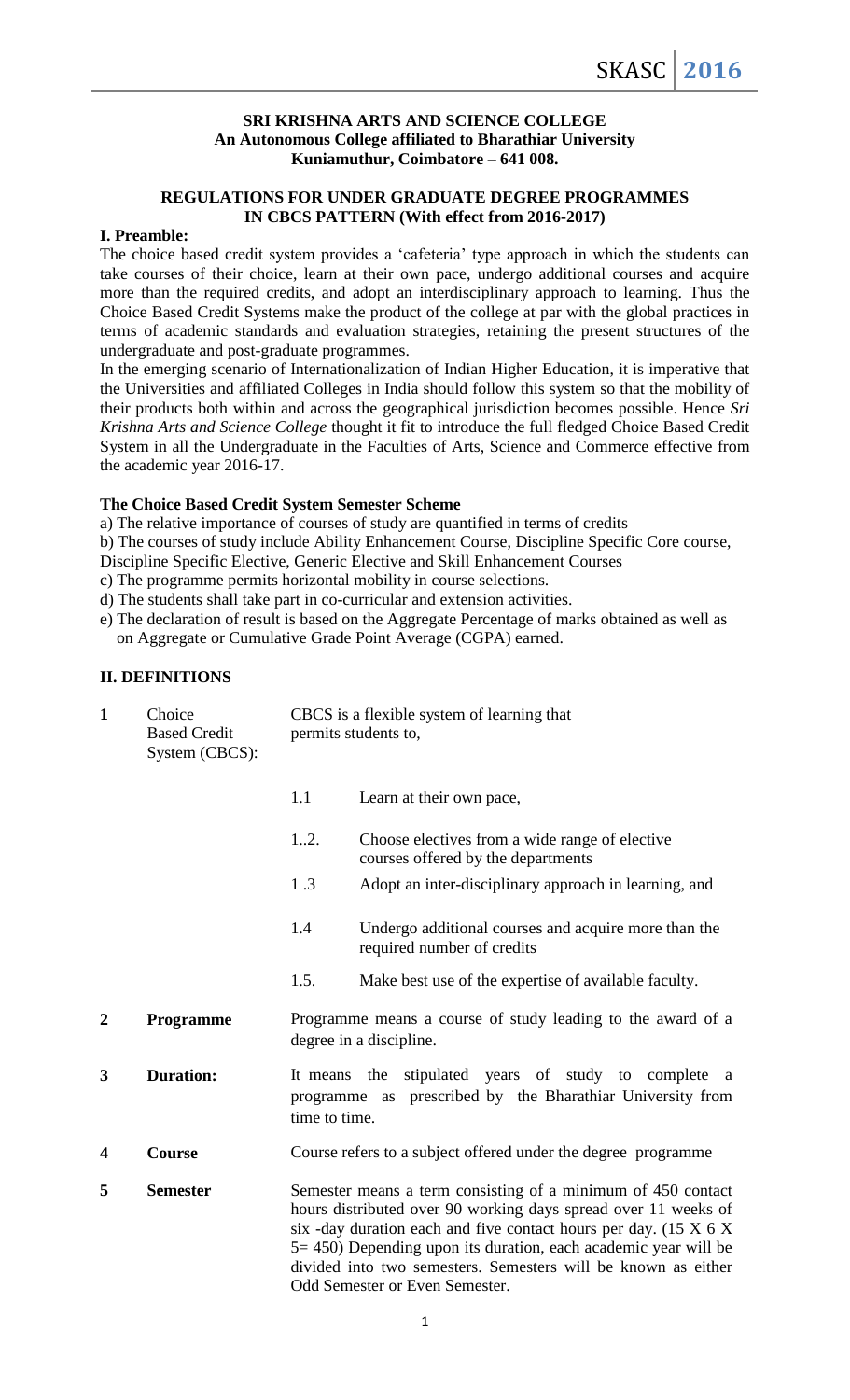| 6         | <b>Credits</b>                                                | It refers to the weightage given to each course of study (subject)<br>by the experts of the Board of Studies concerned                                                                                                                                                                                                                                                     |  |  |  |
|-----------|---------------------------------------------------------------|----------------------------------------------------------------------------------------------------------------------------------------------------------------------------------------------------------------------------------------------------------------------------------------------------------------------------------------------------------------------------|--|--|--|
|           |                                                               | 6.1<br>In each of the courses, credits will be assigned on the<br>basis of the learning objectives.                                                                                                                                                                                                                                                                        |  |  |  |
| 7         | <b>AEC</b>                                                    | <b>Ability Enhancement Courses (AEC)</b><br>The Ability Enhancement (AE) Courses may be of two kinds:<br>(a) AE Compulsory Course (AECC) and<br>(b) AE Elective Course (AEEC).<br><b>AECC</b><br>AECC" courses are the Courses based upon the<br>content that leads to Knowledge enhancement.<br>They are (i) Environmental Science,<br>(ii) English are mandatory for all |  |  |  |
|           |                                                               | disciplines                                                                                                                                                                                                                                                                                                                                                                |  |  |  |
|           |                                                               | <b>AEEC</b><br>AEEC courses are value-based aimed at<br>providing hands-on-training, competencies,<br>skills, etc.                                                                                                                                                                                                                                                         |  |  |  |
| 8         | MIL                                                           | Modern Indian languages (Tamil, Hindi, French, Malayalam,<br>Sanskrit etc                                                                                                                                                                                                                                                                                                  |  |  |  |
| 9         | Core                                                          | It means "the core courses" related to the programme concerned<br>including (Core Courses) practicals, which is compulsorily<br>studied by a candidate as a mandatory requirement and is termed<br>as a Core course                                                                                                                                                        |  |  |  |
| 10        | <b>Elective Course</b>                                        | Generally a course which can be chosen from a pool of courses<br>and which may be very specific or specialized or advanced or<br>supportive to the discipline of study or which provides an<br>extended scope or which enables an exposure to some other<br>discipline/subject/domain or nurtures the candidate's proficiency<br>/skill is called an Elective Course.      |  |  |  |
| 11        | <b>Discipline</b><br><b>Specific Elective</b><br>(DSE) Course | Elective courses may be offered by the main discipline / course of<br>study is referred to as Discipline Specific Elective. The College<br>offer discipline related<br>elective courses<br>of<br>also<br>may<br>interdisciplinary nature (to be offered by main discipline).                                                                                               |  |  |  |
| 12        | <b>Generic Elective</b><br>(GE) Course                        | An elective course chosen generally from an unrelated discipline,<br>with an intention to seek exposure is called a Generic Elective.<br>A core course offered in one programme / discipline may be<br>treated as an elective by other programme/ discipline and vice<br>versa and such electives may also be referred to as Generic<br>Elective including practicals.     |  |  |  |
| 13        | <b>Skill</b><br><b>Enhancement</b><br><b>Courses (SEC)</b>    | It means the courses offered as skill based courses of the<br>programme aimed at imparting advanced skill                                                                                                                                                                                                                                                                  |  |  |  |
| 14        | <b>Non Credit</b><br>Course (NCC)                             | A compulsory course with no credits but mandatory to acquire<br>degree. It is offered to improve the analytical skill of the students to<br>appear for the competitive examinations. It includes Mathematics<br>for Competitive Examinations and Aptitude Mapping Test.                                                                                                    |  |  |  |
| 15        | <b>Extra credit</b><br>course                                 | A course opted by a student to earn additional credits apart from the<br>mandatory credits                                                                                                                                                                                                                                                                                 |  |  |  |
| <b>16</b> | <b>Industrial</b><br><b>Exposure</b>                          | The students should exercise the option before the end of the<br>fourth semester. It refers to the specialized projects undertaken by                                                                                                                                                                                                                                      |  |  |  |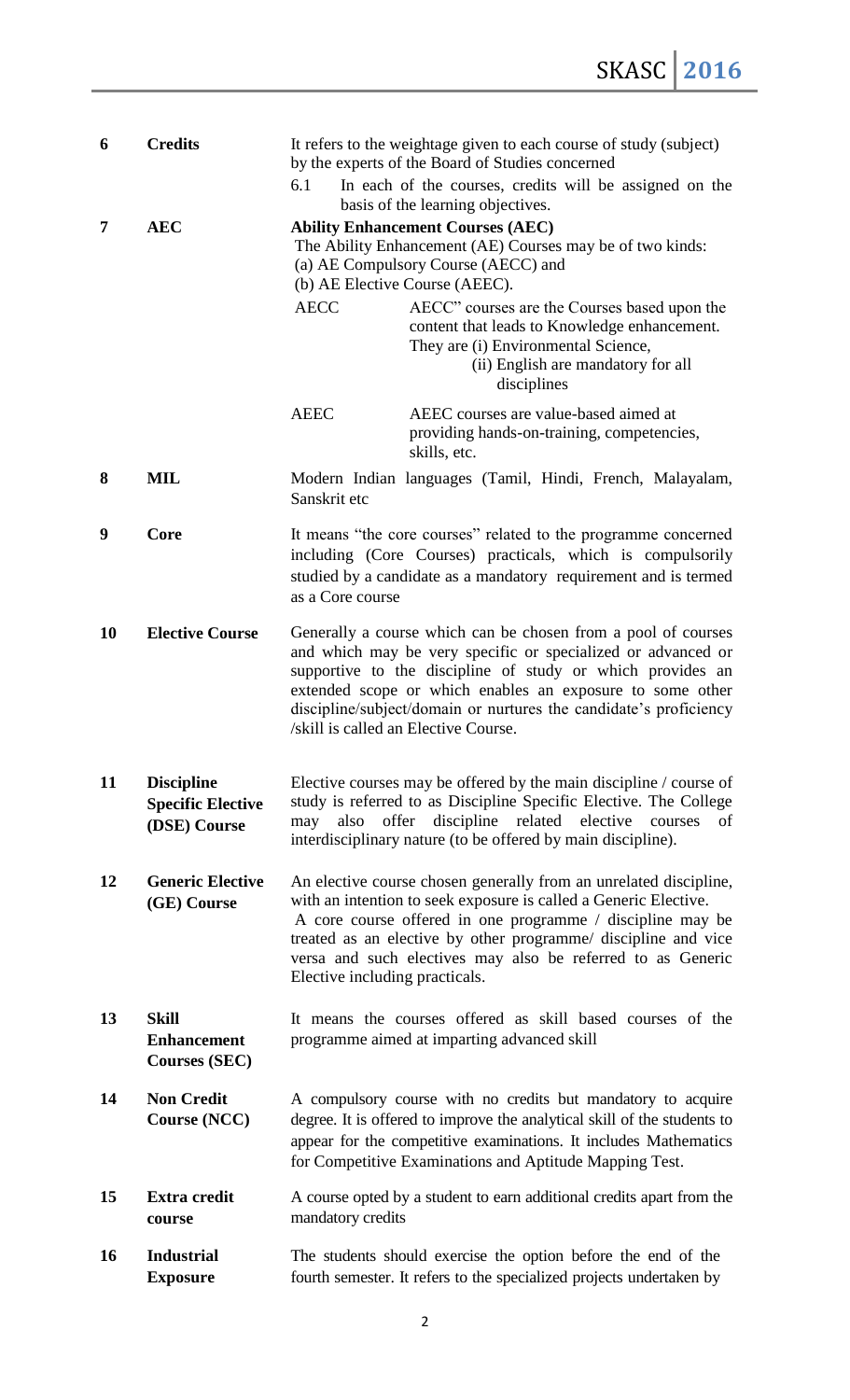- **Training** the students in lieu of two core papers in fifth semester. The industrial exposure training can be done in any industry or in reputed organization as decided by the respective departments. For B. Sc Catering Science and Hotel Management and B. Sc Costume Design and Fashion, industrial exposure training will be for four and three months respectively in the fifth semester and its compulsory for all students.
- **17 Project** The report of the study should be submitted at the end of course of study certified by the Supervisor and duly forwarded by the Head of the Department to the Controller of Examinations. The Head of the Department of the concerned programme shall assign a Project Supervisor, who in turn shall assign the topic and monitor the project work of the student
- **18 Internship/ Training** Internship is a specialized field training programme required to be attached to an industry as an in house internee for a period prescribed by the respective Board of Studies. At the end of the training Programme, each student should submit a "Internship Report" for evaluation.
- **19 Extension** It means all those activities under NSS /NCC / Association Activities/ Rural Immersion Programme/ Urban Development Programme/ Environmental Awareness,/Health & Hygiene/ Academic Enrichment Progression,/Youth Red Cross / Red Ribbon Club/ Rotaract / Photography/ Fine Arts Club and Sports
- **20 Credit System** It means the course of study under these regulations, where weightage of credits are spread over to different semesters during the period of study and the Cumulative Grade Point Average (CGPA) shall be awarded based on the credits earned by the students. A total of 140 credits are prescribed for the Undergraduate Programme (Three years)
- **21 Choice Based Credit System** All Undergraduate Programmes offered by the institution shall be under Choice Based Credit System (CBCS). This is to enhance the quality and mobility of the students within and between the Universities in the country and abroad.
- **22 Semester Grade Point Average (SGPA):** It is a measure of performance of work done in a semester. It is the ratio of total credit points secured by a student in various courses registered in a semester and the total course credits taken during that semester. It shall be expressed up to two decimal places
- **23 Cumulative Grade Point Average (CGPA)** It is a measure of overall cumulative performance of a student over all semesters. The CGPA is the ratio of total credit points secured by a student in various courses in all semesters and the sum of the total credits of all courses in all the semesters. It is expressed up to two decimal places.
- **24 Transcript or Grade Card or Certificate** Based on the grades earned, a grade certificate shall be issued to all the registered students after every semester. The grade certificate will display the course details (code, title, number of credits, grade secured).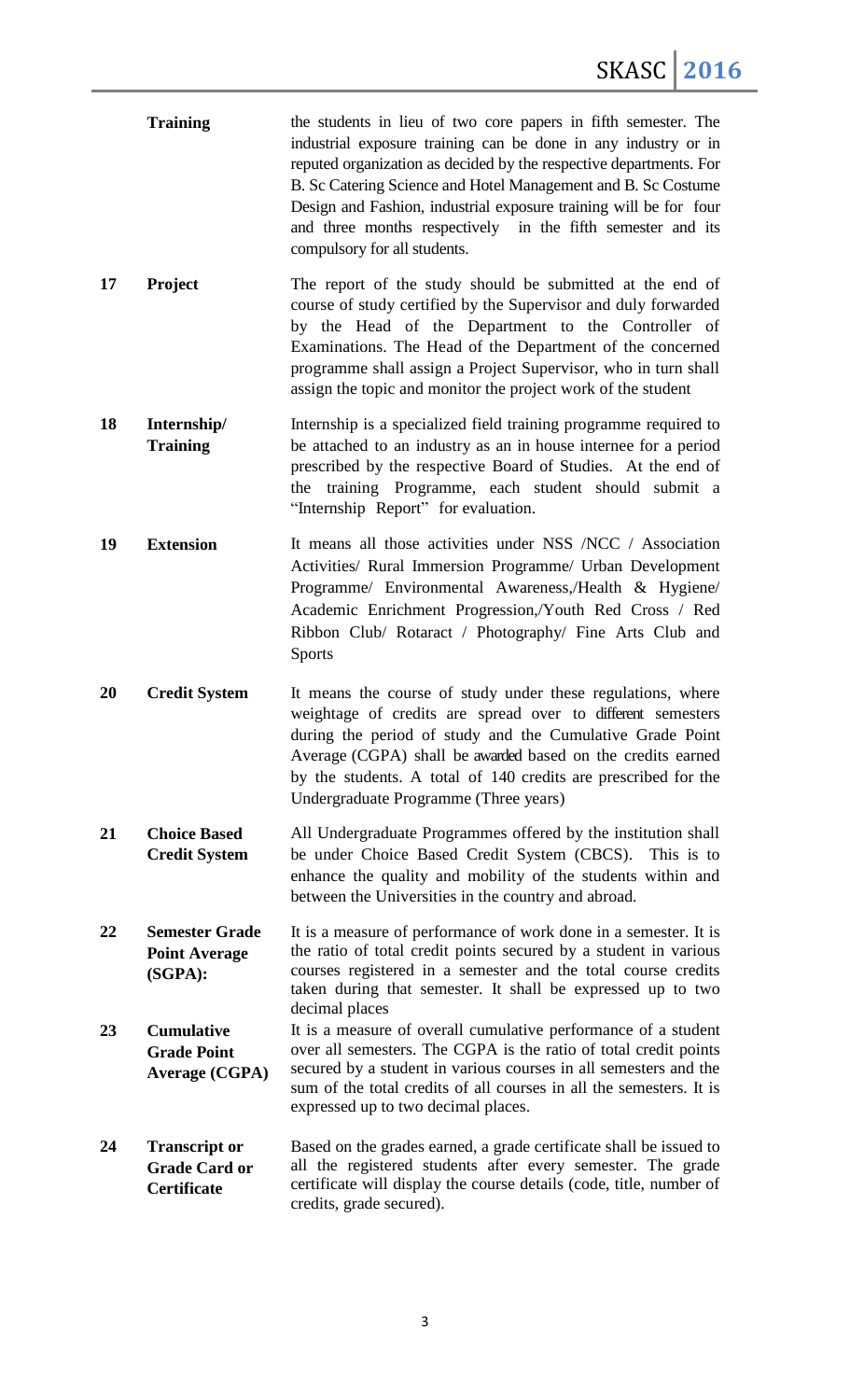### **III. UG Programme:**

#### **3.1. Eligibility for Admission to the Programme**

Candidate for admission to the first year of the UG degree programme shall be required to have passed the higher secondary examination (Academic or Vocational) conducted by the Govt. of Tamil Nadu in the relevant subjects or other examinations accepted as equivalent thereto by the Syndicate of the Bharathiar University, subject to such other conditions as may be prescribed there for

### **3.2. Duration of the Programmes**

The Programme shall extend over a period of three years comprising of six semesters with two semesters in one academic year. There shall not be less than 90 working days for each semester. Examination shall be conducted at the end of every semester for the respective subjects. Each semester has 90 working days consisting of 5 hours per working day.

#### **3.3. Title and Commencement**:

- a) These regulations shall be called "The Regulations Governing the Choice Based Credit System (Semester Scheme) in the Undergraduate in the Faculties of Arts, Science and Commerce
- b) These regulations shall come into force for the UG students joining from June 2016.

#### **IV. Outline of Choice Based Credit System**:

All Programmes shall be run on Choice Based Credit System (CBCS). It is an instructional package developed to suit the needs of students to keep pace with the developments in higher education and the quality assurance expected of it in the light of liberalization and globalization in higher education. The term "course" is applied to indicate a logical part of the subject matter of the programme and is invariably equivalent to the subject matter of a "paper" in the conventional sense.

#### **One year Language: Three-Year programme (6-Semester)**

| [All Commerce streams, BBA, BBA (CA) and All Computer Streams |  |  |  |  |  |  |  |
|---------------------------------------------------------------|--|--|--|--|--|--|--|
|---------------------------------------------------------------|--|--|--|--|--|--|--|

|                         | <b>Basic Structure: Distribution of Courses</b> | <b>No. of Courses</b> | <b>Credits</b>              | <b>Total</b> |  |  |
|-------------------------|-------------------------------------------------|-----------------------|-----------------------------|--------------|--|--|
|                         | Ability-Enhancement Compulsory Course (AECC)    | 2                     | 2                           |              |  |  |
|                         | Group $-I$                                      |                       |                             |              |  |  |
| $\overline{2}$          | $AECC$ Group - II - English                     | $\mathcal{D}$         | 3                           | 12           |  |  |
| 3                       | Modern Indian Language(MIL)                     | റ                     | 3                           |              |  |  |
| $\overline{\mathbf{4}}$ | AEE - Group - I                                 |                       |                             |              |  |  |
| 5                       | AEE - Group - II                                |                       |                             |              |  |  |
| 6                       | Core Course                                     | $11 - 15$             | $2 - 5$                     | 60           |  |  |
| 7                       | Skill-Enhancement Course (SEC)                  | 4                     | $\mathcal{D}_{\mathcal{L}}$ | 8            |  |  |
| 8                       | Discipline Specific Elective (DSE)              | 6                     | 4                           | 24           |  |  |
|                         |                                                 |                       |                             |              |  |  |
| 9                       | Generic Elective (GE)                           | 4                     | 6                           | 24           |  |  |
| <b>Total Credit Hrs</b> |                                                 |                       |                             |              |  |  |

### **Two years Language : Three-Year programme (6-Semester) [B. Sc Biotechnology, Microbiology, Mathematics and B.A English]**

|                         | <b>Basic Structure: Distribution of Courses</b> | <b>Courses</b> | <b>Credits</b> | <b>Total</b> |  |
|-------------------------|-------------------------------------------------|----------------|----------------|--------------|--|
|                         | Ability-Enhancement Compulsory Course (AECC)    | 2              | 2              |              |  |
|                         | $Group - I$                                     |                |                |              |  |
| $\overline{2}$          | AECC Group - II - English                       | 4              |                | 24           |  |
| 3                       | Modern Indian Language(MIL)                     |                |                |              |  |
| 4                       | AEE - Group - I                                 |                |                |              |  |
| 5                       | AEE - Group - II                                |                |                |              |  |
| 6                       | Core Course                                     | $9 - 11$       | $3 - 6$        | 48           |  |
| 7                       | Skill-Enhancement Course (SEC)                  | 4              |                | 8            |  |
| 8                       | Discipline Specific Elective (DSE)              | 6              |                | 24           |  |
| 9                       | Generic Elective (GE)                           |                |                | 24           |  |
| <b>Total Credit Hrs</b> |                                                 |                |                |              |  |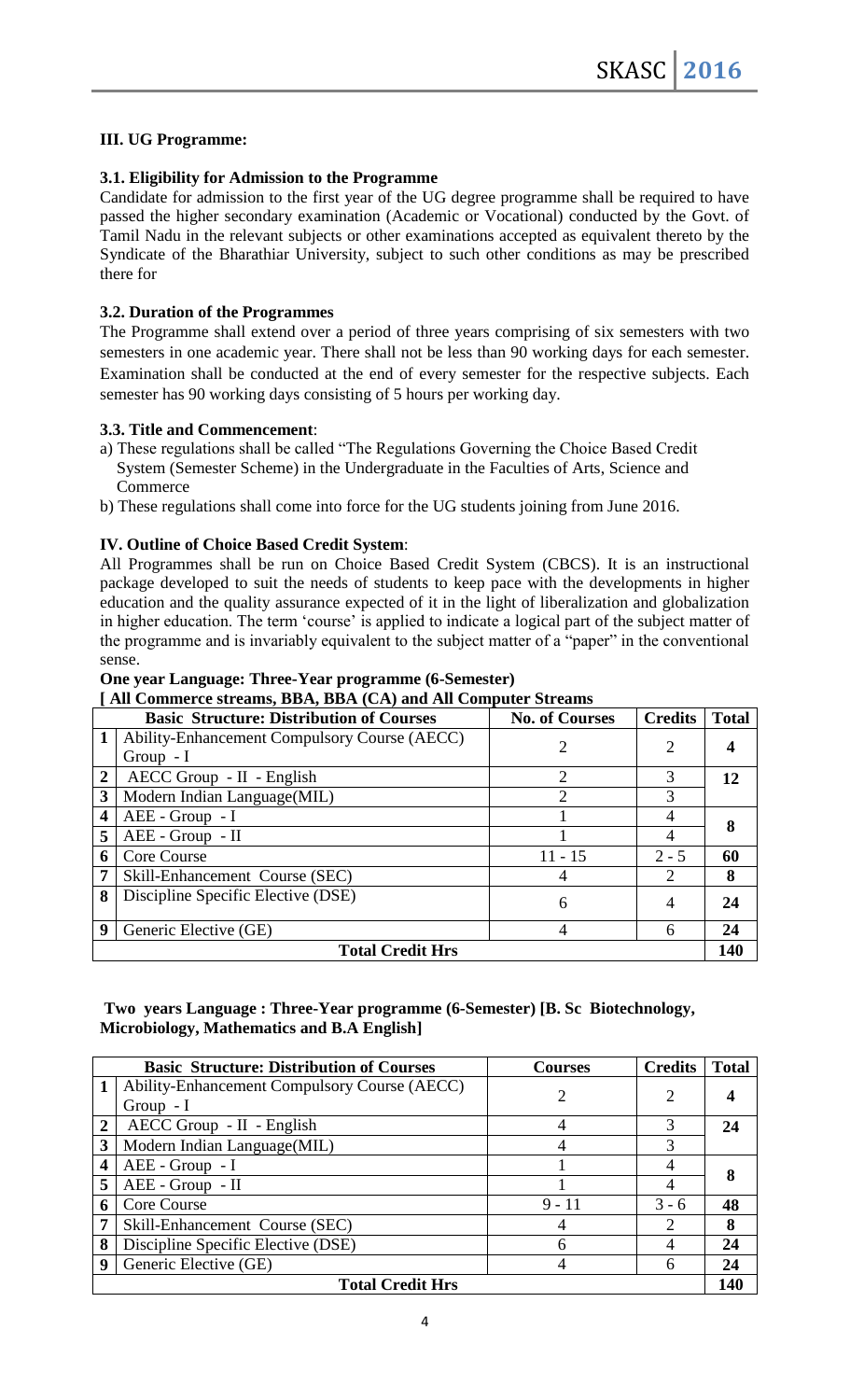### **V. Courses in Programmes**

Each Course is designed under Lectures / Tutorials / Laboratory or Field work / Seminar / Practical training / Assignments /Term paper or Report writing etc., to meet effective teaching and learning needs.

The following are the various categories of Courses suggested for the UG programmes.

- 1. Modern Indian Language(MIL) Language Courses (any one of Tamil, Hindi, Sanskrit, French, Malayalam ),
- 2. English Language Courses,
- 3. Discipline Specific Core Courses (DSC),
- 4. Discipline Specific Elective Courses (DSE)
- 5. Generic Elective Course (GEC)
- 6. Skilled Enhancement course (SEC)
- 7. Ability Enhancement Elective Course (AEEC)

**VI. Industrial Exposure Training (IET):** In the V semester, students can opt for Industrial Exposure Training (IET) of 8 **credits** where he/ she shall be exempted from 2 DSE courses. The respective department will define the exempted papers.

**VII. Introducing Research Component in Under-Graduate Courses Project work / Dissertation** is considered as a special course involving application of knowledge in solving / analyzing /exploring a real life situation / difficult problem. A Project/Dissertation work would be of **4 credits.** A Project/Dissertation work may be given in lieu of a discipline specific elective course

**VIII. Generic Elective Courses (GEC):** Generic courses are designed to give the essential exposure to the interdisciplinary nature of respective programme. There shall be four generic courses generally related to the main subject of the programme. Elective courses are to the selected from the list of generic elective courses prescribed by the Board of Studies concerned (Annexure) for which examination shall be conducted at the end of the respective semesters

### **IX. Selection of students to the Elective Courses:**

**a.** The Department Committee shall follow a selection procedure on a first come first served basis, fixing the maximum number of students, giving counseling to the students etc. to avoid overcrowding to particular course(s) at the expense of some other courses.

**b.**The failed candidates in one Elective Course are permitted to opt for another Elective Course in another programme Or they are permitted to continue with the same Elective Course.

**c.**The Colleges shall provide all information relating to the Elective courses in each programme to all the students so as to enable them to choose their Elective Courses.

**X. Skill Enhancement Courses (SEC):** All the UG programmes shall offer four courses, one each in III, IV, V & VI semester with 2 credits each ( $2 \times 4=8$  credits). Four Skill Based courses are to the selected by the student of his / her choice from the list of Skill Enhancement courses prescribed by the Board of Studies concerned for which examination shall be conducted at the end of the respective semesters

### **XI. a. Ability Enhancement Elective (AEE – Group –I)**

All the UG programmes shall offer one Ability Enhancement Core Elective course in III semester with 4 credits.

 **b. Ability Enhancement Elective (AEE – Group –II)** All the UG programmes shall offer one Extra Departmental course in the IV semester with 4 credits. The Pool of available courses are prescribed in the scheme of examination. There shall be no external examinations and the students shall be assessed as per the scheme of continuous internal assessment (CIA) for the total marks prescribed**.**

# **XII. Non Credit Courses (NCC):** It is to be offered in the, third, fourth and fifth (online)

semester of all the UG Programmes inside the class hours.

All the UG programmes shall offer two talent management courses (Mathematics for Competitive Examinations and Aptitude Mapping Test). The syllabi for each Talent Management Course will be offered under MoU with Infosys. Online examination on core courses will be offered to all programme in their respective core courses.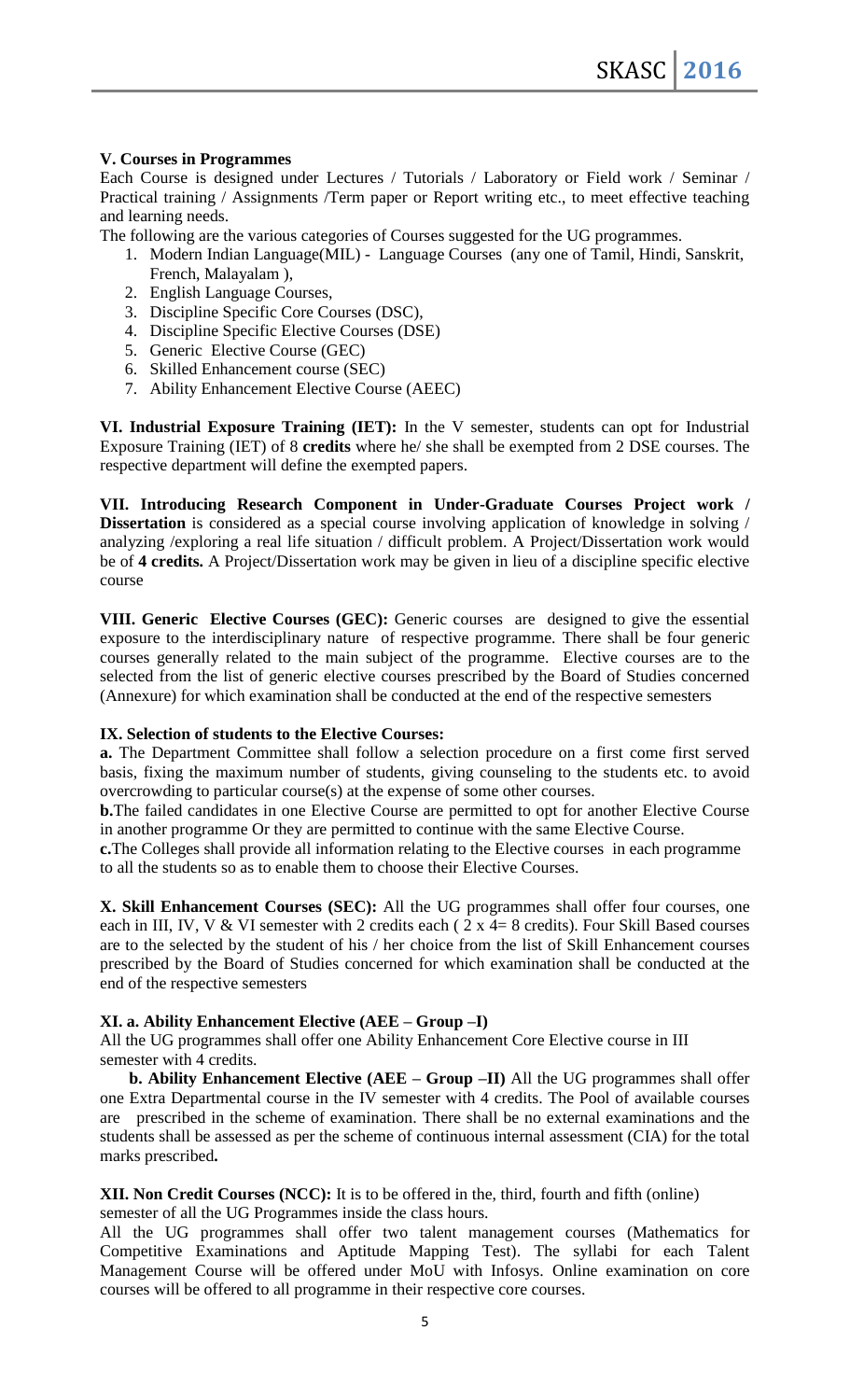#### **XIII. Extension Activities**

Every student shall participate compulsorily in any one of the following programmes. It means all those activities under NSS /NCC / Association Activities/ Rural Immersion Programme/ Urban Development Programme/ Environmental Awareness,/Health & Hygiene/ Academic Enrichment Progression,/Youth Red Cross / Red Ribbon Club/ Rotaract/ Photography/ Fine Arts Club and Sports

The student's performance shall be examined by the staff coordinator along with the Head of the respective Department. The marks shall be sent to the Controller of Examinations before the commencement of the final semester examinations.

20% of marks for regularity of attendance

50% of marks for active participation in conferences / camps / games / special Camps / programmes in the college / District / State / University activities.

10% of marks for presentation of papers in seminars / conferences.

10% of marks for exemplary awards / Certificates / Prizes.

10% of marks for Other Social components such as Blood Donations, Fine Arts, etc.

The above activities shall be conducted outside the regular working hours of the college. The mark sheet shall carry the gradation relevant to the marks awarded to the candidates.

| <b>GRADE A</b> |                | Exemplary    | $\overline{a}$ | 80 and above |
|----------------|----------------|--------------|----------------|--------------|
| <b>GRADE B</b> | $\overline{a}$ | Very Good    | $\sim$         | 70-79        |
| <b>GRADE C</b> |                | Good         |                | $60 - 69$    |
| <b>GRADE D</b> |                | Fair         |                | 50-59        |
| <b>GRADE E</b> |                | Satisfactory | $\overline{a}$ | $40 - 49$    |

This grading shall be incorporated in the mark sheet to be issued at the end of the semester. (Handicapped students who are unable to participate in any of the above activities shall be required to take a test in the theoretical aspects of any one of the above fields and be graded and certified accordingly).

#### **XIV. Requirement to appear for the examinations**

All bonafide students of the College are eligible to appear for the End Semester Examinations by fulfilling the following criteria:

- a) Ideally every student is expected to attend all classes and earn 100% attendance. However, the student shall secure not less than 75% attendance course wise (Minimum requirement) to enable him / her to appear for the examination.
- b) Each student on admission shall register for all courses prescribed in the curriculum in the first semester of study. The enrollment for all the courses of semester I will commence within first 7 working days of commencement and the student shall confirm the enrollment by registering for the courses of their own preferred faculty of choice on first come first basis.
- c) The enrollment for the courses of semester II to VI will commence 10 working days prior to the last working day of the previous semester. The student shall enroll for the courses with the guidance of faculty advisor.
- d) If the student wishes, the student may drop and re-enroll in another course of their choice or with the faculty of their choice within 5 working days after the commencement of the concerned semester and complete. The registration process should be duly authorized by Head of the department.
- e) If a student secure attendance between 65 % and less than 75 % in any course in the semester due to medical reasons or participation in State / National / International sport events with prior permission from the principal through the course coordinator and Head of the department concerned, the student shall be given exemption from the prescribed attendance requirement and the student shall be permitted to appear for the end semester examination of the course. In all such cases, the student should submit the required documents on joining after the absence to the Head of the department through Faculty coordinator.

#### **Lack of Attendance:**

- f) Students who do not satisfy the minimum requirement of attendance and who secure less than 65 % attendance in a course will not be permitted to write the End Semester Examination of that course. The student has to re – register by paying the prescribed fee.
- g) However, A student is permitted to carry over only 2 courses / semester. Remaining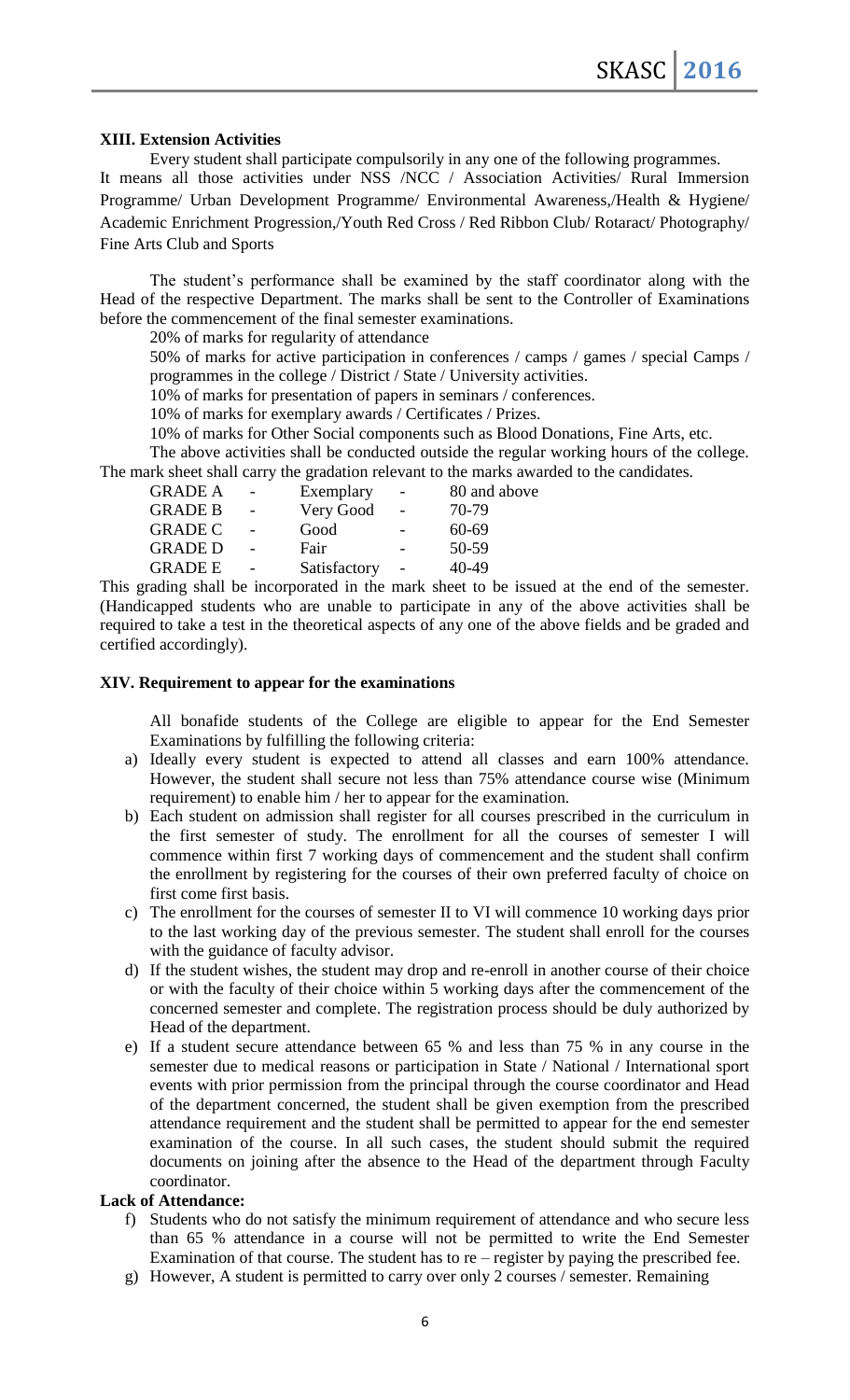Courses, if any shall be carried over by him / her in the subsequent semester.

### **Arrear:**

- h) A course will be treated as arrear, if the student fails in the end semester examination. The student shall take up the course by re-registering and clearing the course in the subsequent semester by paying the prescribed fees. In such case, a new course coordinator will be deputed and all courses work has to be repeated to earn CIA marks.
- i) To help the student to pass in the arrear course remedial course will be arranged and one faculty coordinator will be deputed exclusively for taking additional classes (Coaching class)
- j) In the event of removal of that course consequent to change of regulation an /or curriculum after 5 year period, the candidates shall have to take up an equivalent course in the revised syllabus as suggested by the Chairman and fulfill the requirements as per the regulation curriculum for the award of the degree.

#### **XV. Scheme of examination**

As given in the respective Board of Studies.

#### **XVI. Medium of Instruction and examinations**

The medium of instruction and examinations for all the courses is English. However for MIL courses, the medium of instruction shall be the language concerned

#### **XVII. Submission of Record Note Books for practical examinations**

Candidates appearing for practical examinations should submit bonafide Record Note Books prescribed for practical examinations, otherwise the candidates shall not be permitted to appear for the practical examinations.

#### **XVIII. Passing Minimum**

.

a) A candidate who secures not less than 40% in the external Examination and 40% marks in the external examination and continuous internal assessment put together in any course shall be declared to have passed the examination in the subject (theory or Practical ).

b) A candidate who secures not less than 40% of the total marks prescribed for the course under non-credit is assessed by continuous internal assessment shall be declared to have passed in that subject.

c) A candidate who passes the examination in all the courses of shall be declared to have passed, the whole examination.

#### **XIX. Distribution of Marks**

Table  $-1$ : The following are the distribution of marks for end semester and continuous internal assessment and overall passing minimum marks for theory papers of UG programmes.

| <b>TOTAL</b> |                             | <b>END SEMESTER</b> | <b>CIA</b> | <b>Overall Passing</b> |
|--------------|-----------------------------|---------------------|------------|------------------------|
| <b>MARKS</b> | Passing Minimum for<br>Max. |                     | Max.       | Minimum                |
|              | marks                       | end semester alone  | marks      | $(CIA + End Semester)$ |
| 100          |                             |                     | 25         |                        |
| 75           | 55                          | フフ                  |            |                        |
| 60           |                             |                     |            | 24                     |
| 50           |                             |                     |            |                        |

**Internal Assessment for theory :** The CIA for theory courses consists of written tests and departmental components as specified in the scheme of examinations (modular assessing panel). The maximum marks obtained for 25 shall be further converted as per the requirements of the scheme of examination prescribed for the respective course.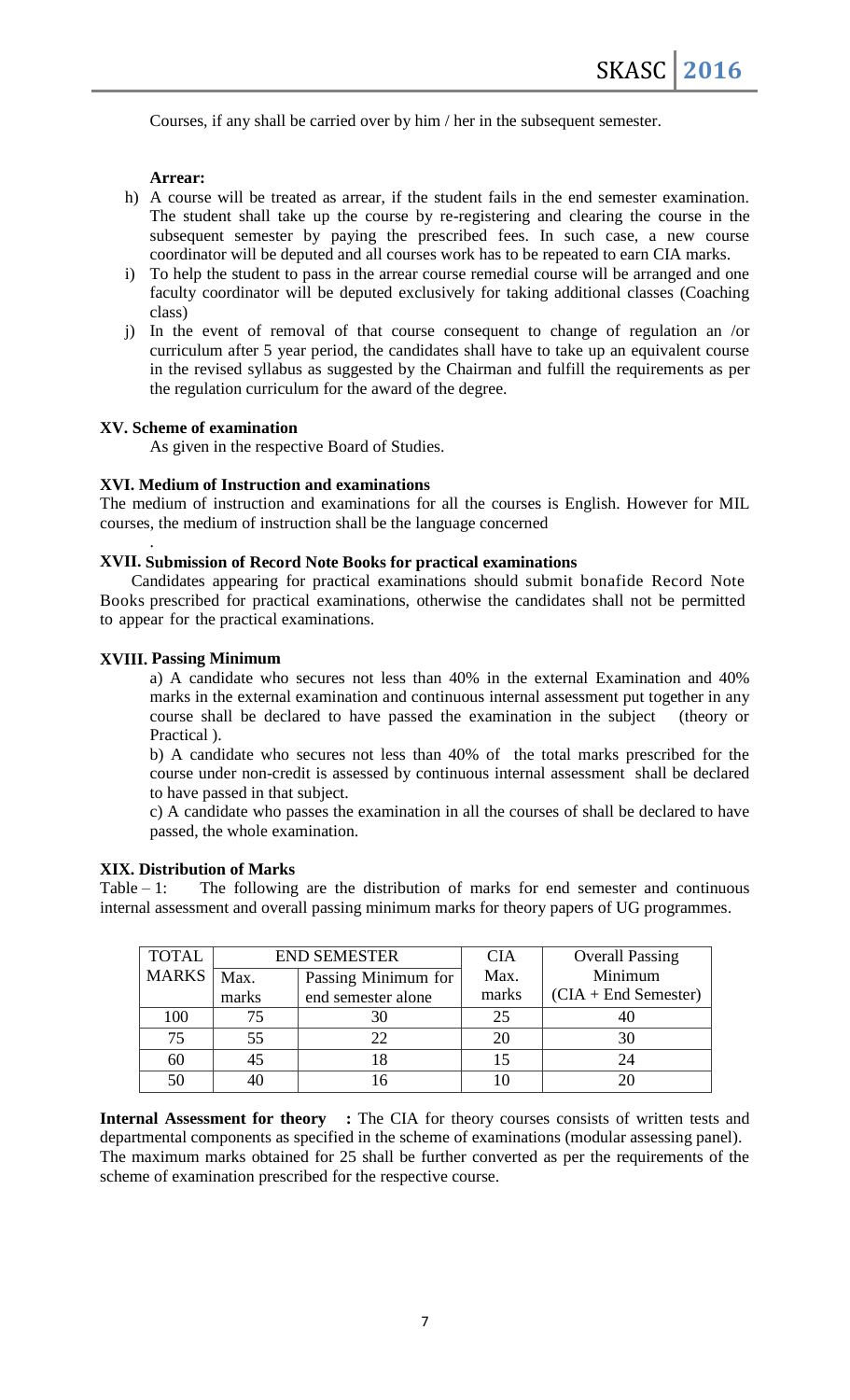Table – 2: The following are the distribution of marks for end semester examinations and continuous internal assessments and overall passing minimum marks for the practical courses of UG programmes.

| <b>TOTAL</b> | <b>END SEMESTER</b>         |                    | <b>CIA</b> | <b>Overall Passing</b> |
|--------------|-----------------------------|--------------------|------------|------------------------|
| <b>MARKS</b> | Passing Minimum for<br>Max. |                    | Max. marks | Minimum                |
|              | marks                       | end semester alone |            | $(CIA + End$           |
|              |                             |                    |            | Semester)              |
| 100          | 60                          | 24                 | 40         | 40                     |
| 75           | 45                          | 18                 | 30         | 30                     |
| 60           | 35                          | 14                 | 25         | 24                     |
| 50           | 30                          | 12                 | 20         | 20                     |
|              |                             |                    |            |                        |

**Internal Assessment for Practical:** The CIA for practical courses consists of two Tests, departmental components as specified in the scheme of examinations (modular assessing panel). The maximum marks obtained for 40 shall be further converted as per the requirements of the scheme of examination prescribed for the respective course.

**Project:** The Internal Assessment for project shall be distributed as follows,

40% of maximum CIA Marks for first interim presentation, 40% for second interim presentation and 20% for work diary maintenance.

| 2-Interim presentations by the candidate | 20 marks |
|------------------------------------------|----------|
| <b>Work Diary</b>                        | 5 marks  |

The maximum marks obtained for 25 shall be further converted as per the requirements of the scheme of examination prescribed for the respective course.

### **XX. Grading**

Once the marks of the CIA and end-semester examinations for each of the course are available, they shall be added. The mark thus obtained shall then be converted to the relevant letter grade, grade point as per the details given below:

Conversion of Marks to Grade Points and Letter Grade (Performance in a Course/Paper)

| <b>RANGE OF</b><br><b>MARKS</b> | <b>GRADE</b><br><b>POINTS</b> | <b>LETTER</b><br><b>GRADE</b> | <b>DESCRIPTION</b> |
|---------------------------------|-------------------------------|-------------------------------|--------------------|
| 90-100                          | $9.0 - 10.0$                  |                               | Outstanding        |
| 80-89                           | 8.0-8.9                       | $D+$                          | Excellent          |
| 75-79                           | $7.5 - 7.9$                   | D                             | <b>Distinction</b> |
| 70-74                           | $7.0 - 7.4$                   | $A+$                          | Very Good          |
| 60-69                           | $6.0 - 6.9$                   | A                             | Good               |
| 50-59                           | 5.0-5.9                       | B                             | Average            |
| 40-49                           | $4.0 - 4.9$                   | $\mathcal{C}_{\mathcal{C}}$   | Satisfactory       |
| $00 - 39$                       |                               |                               | Re-appear          |
| <b>ABSENT</b>                   |                               | AAA                           | <b>ABSENT</b>      |

### **Grade point average (for a Semester):**

**Calculation of grade point average semester-wise and part-wise is as follows:** GRADE POINT AVERAGE  $[GPA] = \sum i Ci Gi / \sum i Ci$ 

- $Ci = C$ redits earned for programme i in any semester
- $Gi = Grade Point obtained for programme i in any semester$
- $N =$  refers to the semester in which such programmes were credited
- Sum of the multiplication of grade points by the credits of the programmes offered under each part GPA = ---------------------------------------------------------------------------------------

Sum of the credits of the programmes under each part in a semester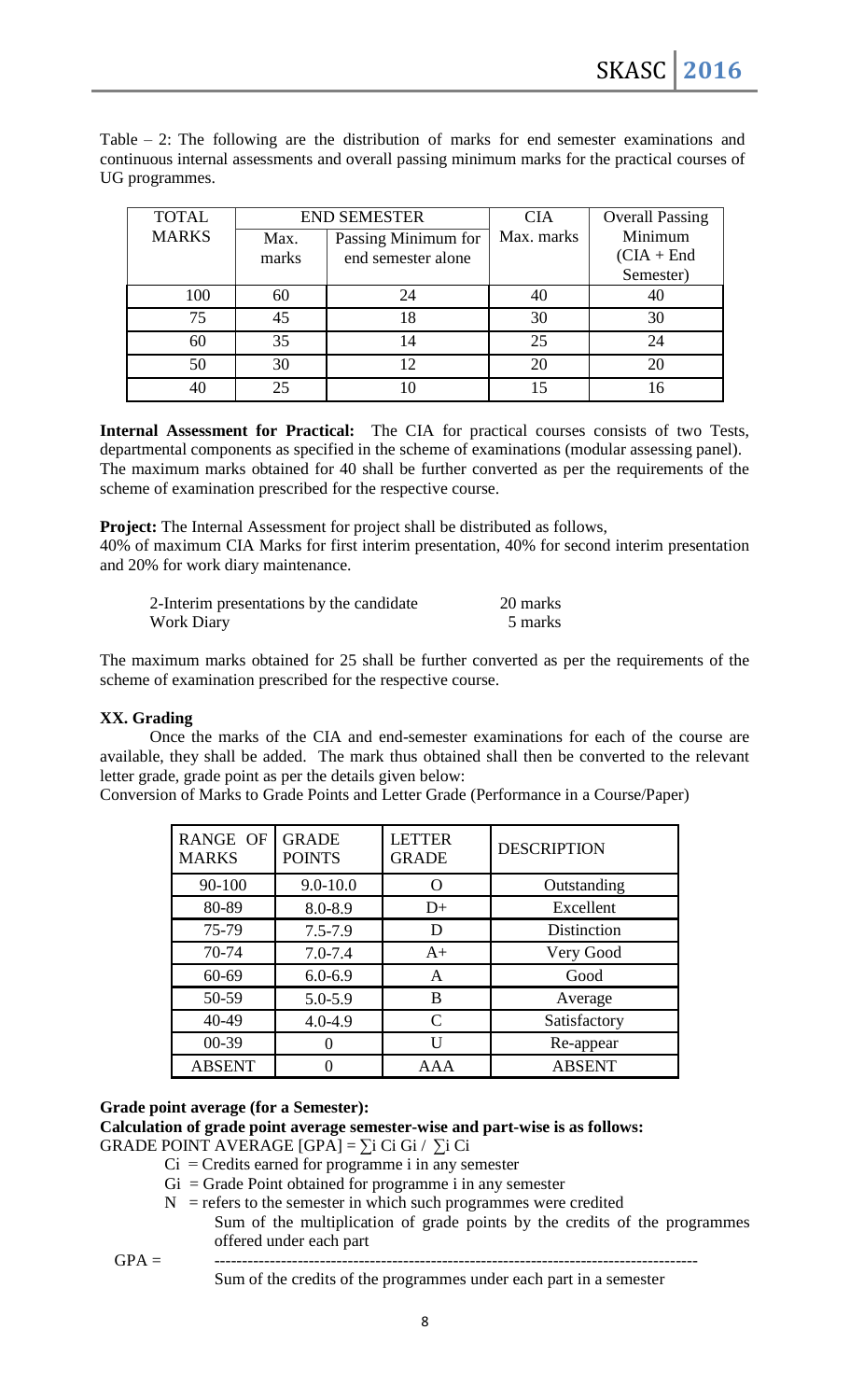### **Calculation of Grade Point Average (for the entire programme):**

A candidate who has passed all the examinations under different parts (Part-I to V) is eligible for the following partwise computed final grades based on the range of CGPA. CUMULATIVE GRADE POINT AVERAGE [CGPA] =  $\sum n\sum i$  Cni Gni /  $\sum n\sum i$  Cni

> Sum of the multiplication of grade points by the credits of the entire programme under each part

CGPA = ---------------------------------------------------------------------------------------------

Sum of the credits of the courses of the entire programme under each part

| <b>CGPA</b>                 | <b>GRADE</b>                |
|-----------------------------|-----------------------------|
| $9.5 - 10.0$                | $O+$                        |
| 9.0 and above but below 9.5 | $\mathbf{\Omega}$           |
| 8.5 and above but below 9.0 | $D++$                       |
| 8.0 and above but below 8.5 | $D+$                        |
| 7.5 and above but below 8.0 | D                           |
| 7.0 and above but below 7.5 | $A++$                       |
| 6.5 and above but below 7.0 | $A+$                        |
| 6.0 and above but below 6.5 | A                           |
| 5.5 and above but below 6.0 | $B+$                        |
| 5.0 and above but below 5.5 | B                           |
| 4.5 and above but below 5.0 | $C+$                        |
| 4.0 and above but below 4.5 | $\mathcal{C}_{\mathcal{C}}$ |
| 0.0 and above but below 4.0 |                             |

#### **XXI. Improvement of Marks in the subjects already passed**

Candidates desirous of improving the marks awarded in a passed course in their first attempt shall reappear once within a period of subsequent two semesters. The improved marks shall be considered for classification but not for ranking. When there is no improvement, there shall not be any change in the original marks already awarded.

#### **XXII. Classification of Successful candidates**

A candidate who passes all the examinations in Part I to Part V securing following CGPA and Grades shall be declared as follows for Part I or Part II or Part III:

| <b>CGPA</b>                 | <b>GRADE</b>       | <b>CLASSIFICATION</b><br>OF FINAL RESULT |
|-----------------------------|--------------------|------------------------------------------|
| $9.5 - 10.0$                | $O+$               | $First Class -$                          |
| 9.0 and above but below 9.5 | $\left( \right)$   | Exemplary *                              |
| 8.5 and above but below 9.0 | $D++$              |                                          |
| 8.0 and above but below 8.5 | $D+$               | First Class with<br>Distinction*         |
| 7.5 and above but below 8.0 | D                  |                                          |
| 7.0 and above but below 7.5 | $A++$              |                                          |
| 6.5 and above but below 7.0 | $A+$               | <b>First Class</b>                       |
| 6.0 and above but below 6.5 | A                  |                                          |
| 5.5 and above but below 6.0 | $B+$               |                                          |
| 5.0 and above but below 5.5 | B                  | <b>Second Class</b>                      |
| 4.5 and above but below 5.0 | <b>Third Class</b> |                                          |
| 4.0 and above but below 4.5 |                    |                                          |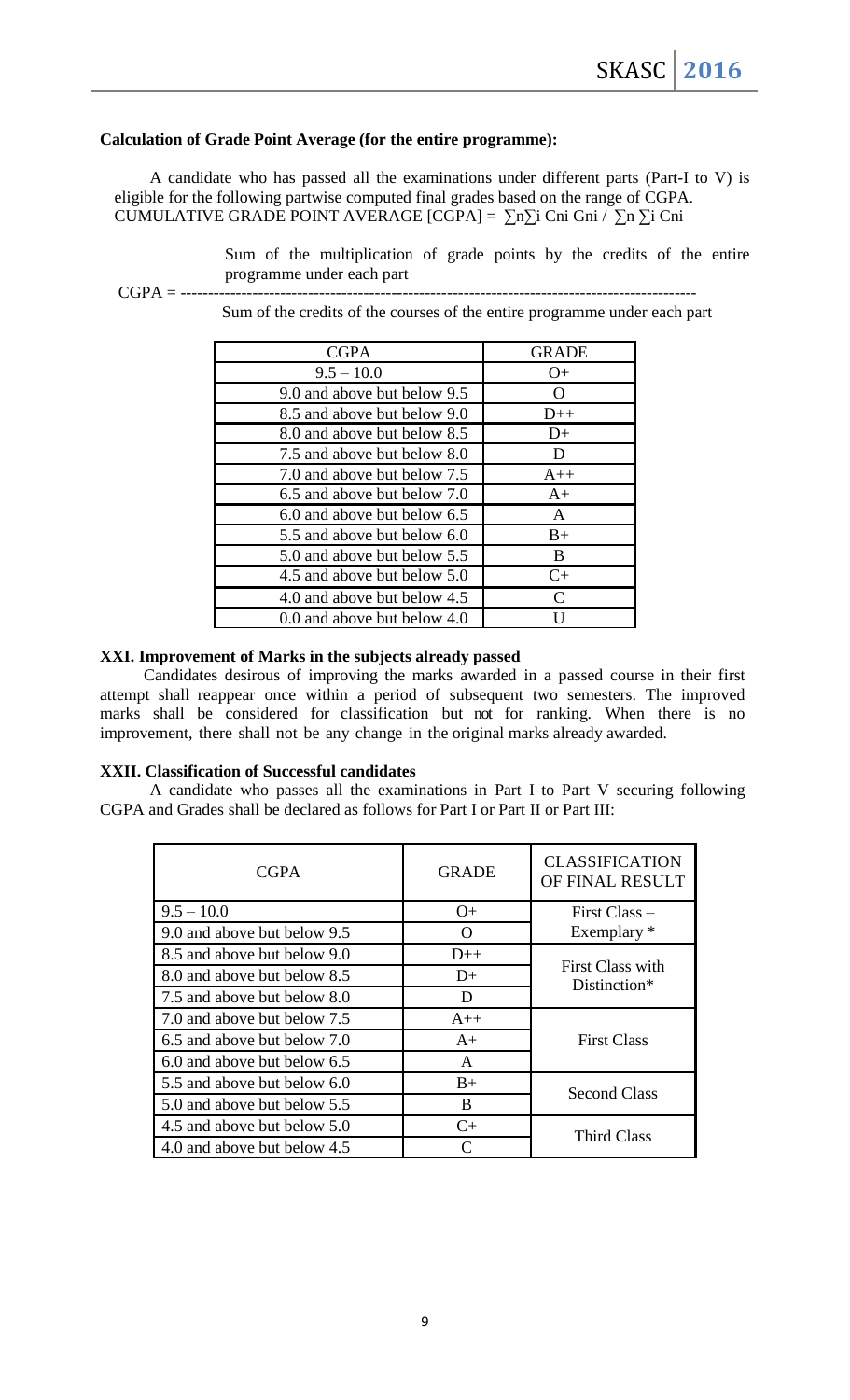a. A candidate who has passed all the Core courses examination in the first appearance within the prescribed duration of the UG programmes and secured a CGPA of 9 to 10 and equivalent grades "O" or "O+" in Discipline specific Core, Discipline specific Elective, Generic Elective and Skilled Enhancement courses shall be placed in the category of **"First Class – Exemplary".**

b. A candidate who has passed all the Part-III courses examination in the first appearance within the prescribed duration of the UG programmes and secured a CGPA of 7.5 to 9 and equivalent grades "D" or "D+" or "D++" Discipline specific Core, Discipline specific Elective, Generic Elective and Skilled Enhancement courses shall be placed in the category of **"First Class with Distinction".**

c. A candidate who has passed all the Discipline specific Core, Discipline specific Elective, Generic Elective and Skilled Enhancement courses and AEEC courses examination of the UG programmes and secured a CGPA of 6 to 7.5 and equivalent grades "A" or "A+" or "A++" shall be declared to have passed that parts in **"First Class".**

d. A candidate who has passed all the Discipline specific Core, Discipline specific Elective, Generic Elective and Skilled Enhancement courses and AEEC courses examination of the UG programmes and secured a CGPA of 5.0 to 6 and equivalent grades "B" or "B+" shall be declared to have passed that parts in **"Second Class".**

e. A candidate who has passed all the Discipline specific Core, Discipline specific Elective, Generic Elective and Skilled Enhancement courses and AEEC courses courses examination of the UG programmes and secured a CGPA of 4.0 to 5 and equivalent grades "C" or "C+" shall be declared to have passed that parts in "**Third Class".**

f. There shall be no classifications of final results; therefore, award of class for Part IV and Part V, however, those parts shall be awarded with final grades in the end semester statements of marks and in the consolidated statement of marks.

### **XXIII. Conferment of the Degree**

No candidate shall be eligible for conferment of the Degree unless he / she

- i. Has undergone the prescribed programme of study for a period of not less than six semesters or has been exempted from in the manner prescribed and has passed the examinations as have been prescribed therefore.
- ii. Has completed all the components prescribed under Part I to Part V in the CBCS pattern to earn 140 credits.
- iii. Has successfully completed the prescribed Field Work/Institutional Training/Extension Activities as evidenced by certificate issued by the Heads of the Departments

# **XXIV. Ranking**

A candidate who qualifies for the UG degree programme passing all the examinations in the first attempt, within the minimum period prescribed for the course of study from the date of admission to the programme and secures I or II class shall be eligible for ranking. The improved marks shall not be taken into consideration for ranking.

# **XXV. Question Paper Pattern**

The following question paper patterns shall be followed for CBCS pattern syllabi for the candidates admitted from the academic year 2011-12 wherever applicable otherwise provided in syllabi itself. The General Awareness paper and online tests have multiple choice questions (with four options) to be evaluated by using OMR. For other courses in UG programmes namely, Environmental Studies, Value Education – Human Rights, Yoga for Human Excellence, Women's Rights, self-study paper and Constitution of India, the question paper pattern shall be 5 out of 10.

Maximum 75 Marks – wherever applicable

Section A: Multiple choice questions with four options,  $[10*1=10]$ ; 10 questions – 2 each from every unit.

Section B: Short answer questions of either / or type,  $[5*5=25]$ ; 5 questions – 1 each from every unit.

Section C: Essay-type questions of either / or type,  $[5*8=40]$ ; 5 questions – 1 each from every unit